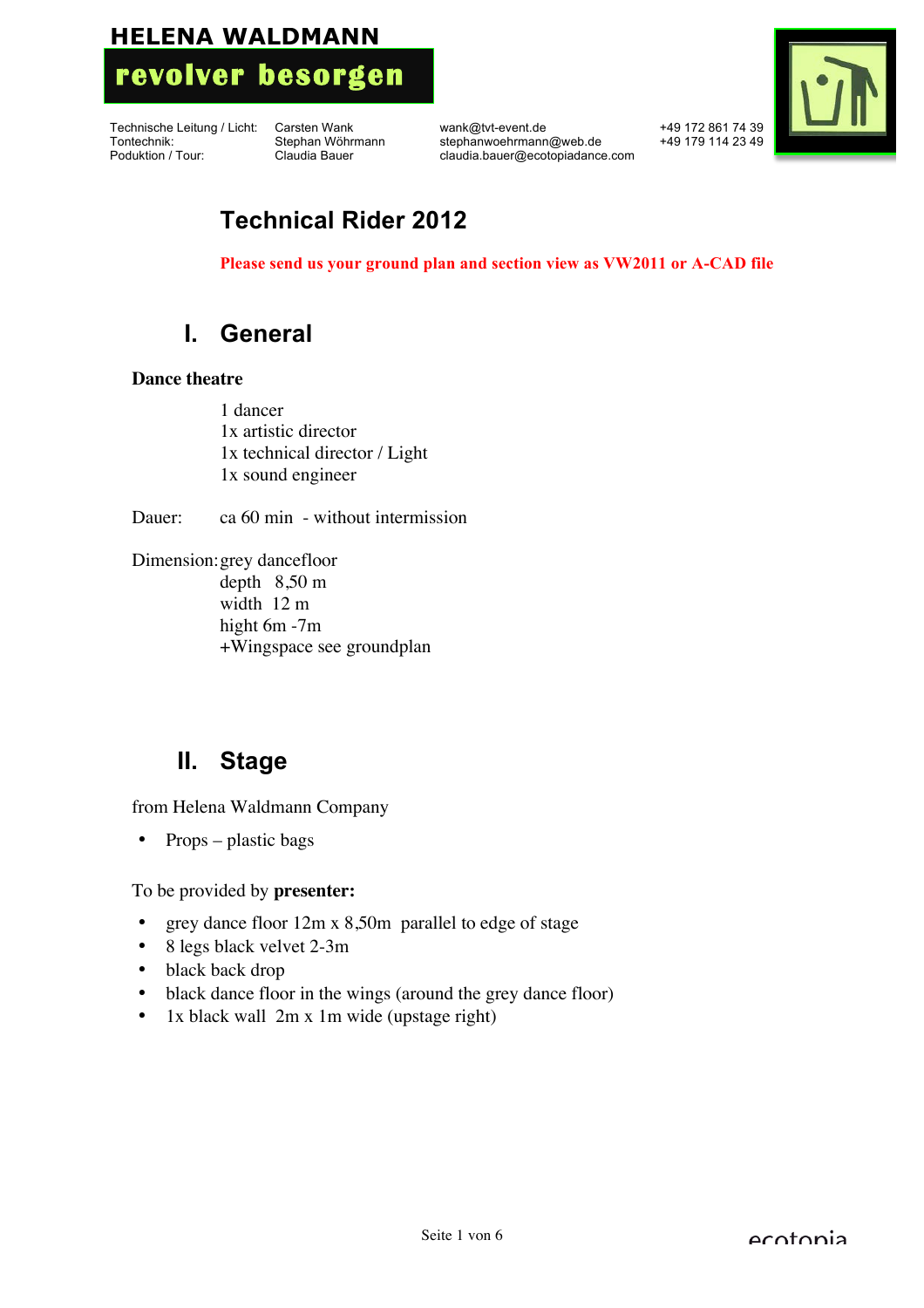**revolver besorgen**

# $\mathbf{T}$

# **III. Lights:**

To be provided by **presenter:**

See lighting plot!

- 1x 5kW Fresnel
- $4x$  2kW Fresnel with barn doors<br>•  $35x$  1kW Fresnel with barn doors
- 1kW Fresnel with barn doors
- 2x Par64 CP62 on floor stands
- 8x Booms 14x ETC Source 4 36° 8x Pars CP62 or 1kW PCs with barndoors
- 4x Low voltage / Parabol 250W beamlights
- 8-10x 2kW Profile FOH
- 10x fluorescents LDDE Spectra ConnecT5 RGB+W or startube (2 lines á 5units)

 $\overline{2}$ 

- 4x4 Coda asymmetric hanging or 8x 1kw flood lights
- 4x floor stands
- 65x Dimmer circuits á 2kW
- 1x DMX lighting desk for example ETC Expression, Grand Ma
- Genie
- Lee 200, Lee 201, Lee 202, Lee 101 Lee 162, Lee 158 Rosco 119 / 132 (Lt Hanburg Frost) , Black Wrap, Alutape

# **IV. Sound:**

to be provided by **presenter**

## **Mixing board / FX / EQs placed in auditorium**

- 1 mixing desk 16/ 8/ 2 ,6 Aux , pre/post, Midas, Yamaha
- 3 x graphic equalizer, stereo, (Klark, BSS)
- 1 x digital reverb (Lexicon, T.C.)
- 1x digital delay (FoH time correction BSS TCS804)
- 3 x professional CD Player with **Auto Pause**

## **Microphone:**

• 1x microphone for rehearsal

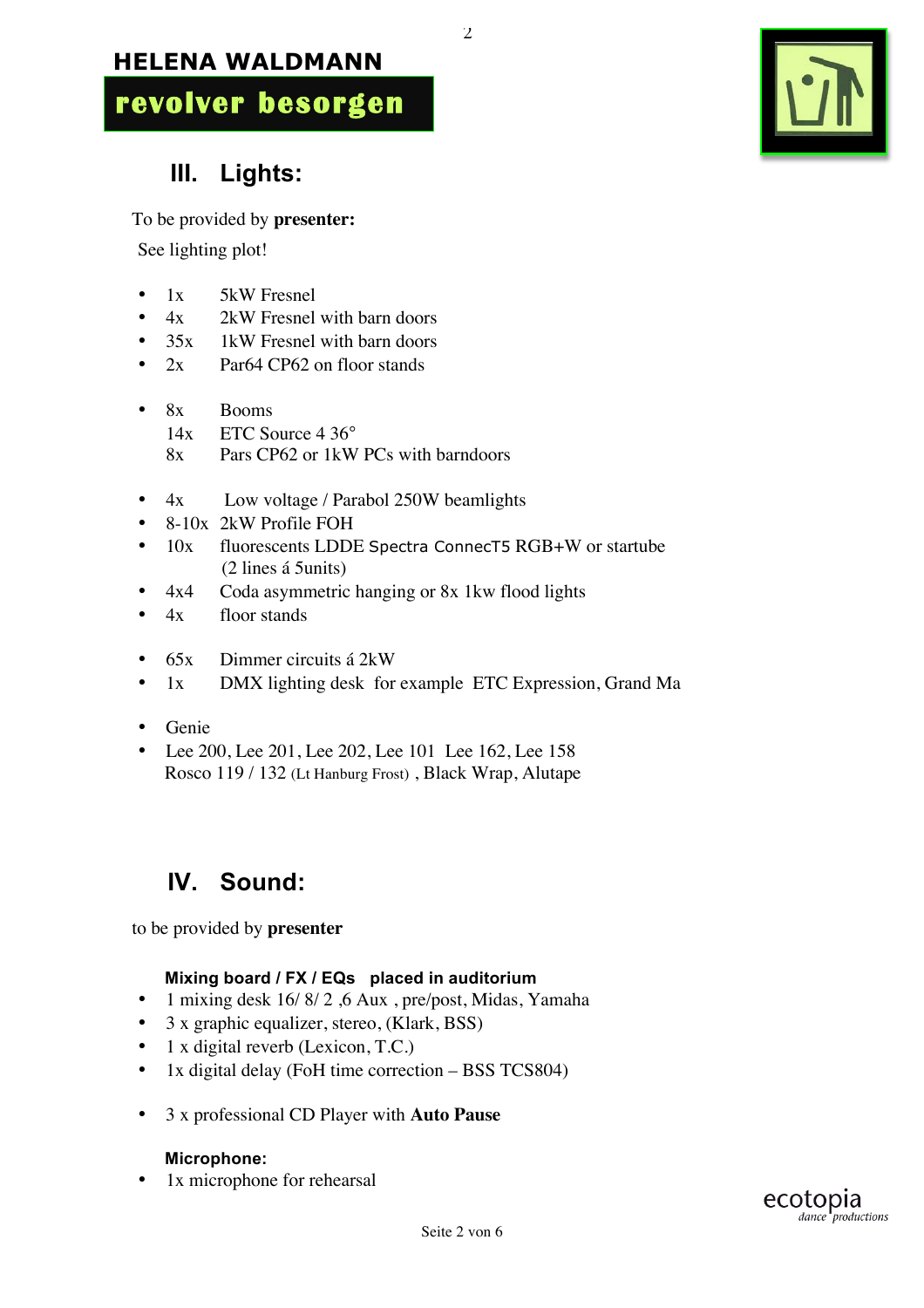

- 1x Shotgun microphone (Neumann KMR 81 o.v.)
- •

#### **Speaker System:**

• Mainsystem, proszenium: high quality, powerful loudspeaker system, appropriate to the acoustic conditions of the space. Including centre cluster, separate subwoofer, delayline (if necessary)

3

- Preferred brands are D&B, Meyer, Nexo, L-acoustic For example  $4 \times d \& b \in 6$  (L/R) rigged  $1 x d$ &b C 6 ( Center)  $2 x d$ &b E 3 ( Nahfeld L/R) 2 x d&b C 6 (Delayline L/R) 2 x d&b B 2 Subwoofer ( L/R) o.v.
- stage: 2 x d&b C 6 (upstage L/R floor)
- Effect speaker: 2 x d&b C 6 (back of auditorium L/R, rigged)

#### **communication**

• Intercom for stage, sound and light or walki talki just for beginning

#### **All cables, adapters, plugs to connect system**

*contact:* Stephan Wöhrmann: +49 0179 114 23 49 stephanwoehrmann@web.de

## **V. Surtitle**

from Helena Waldmann Company

• PowerPoint file in english

to be provided by presenter

- strong Beamer projection on grey screen
- grey screen see picture not white
- computer and operator for power point



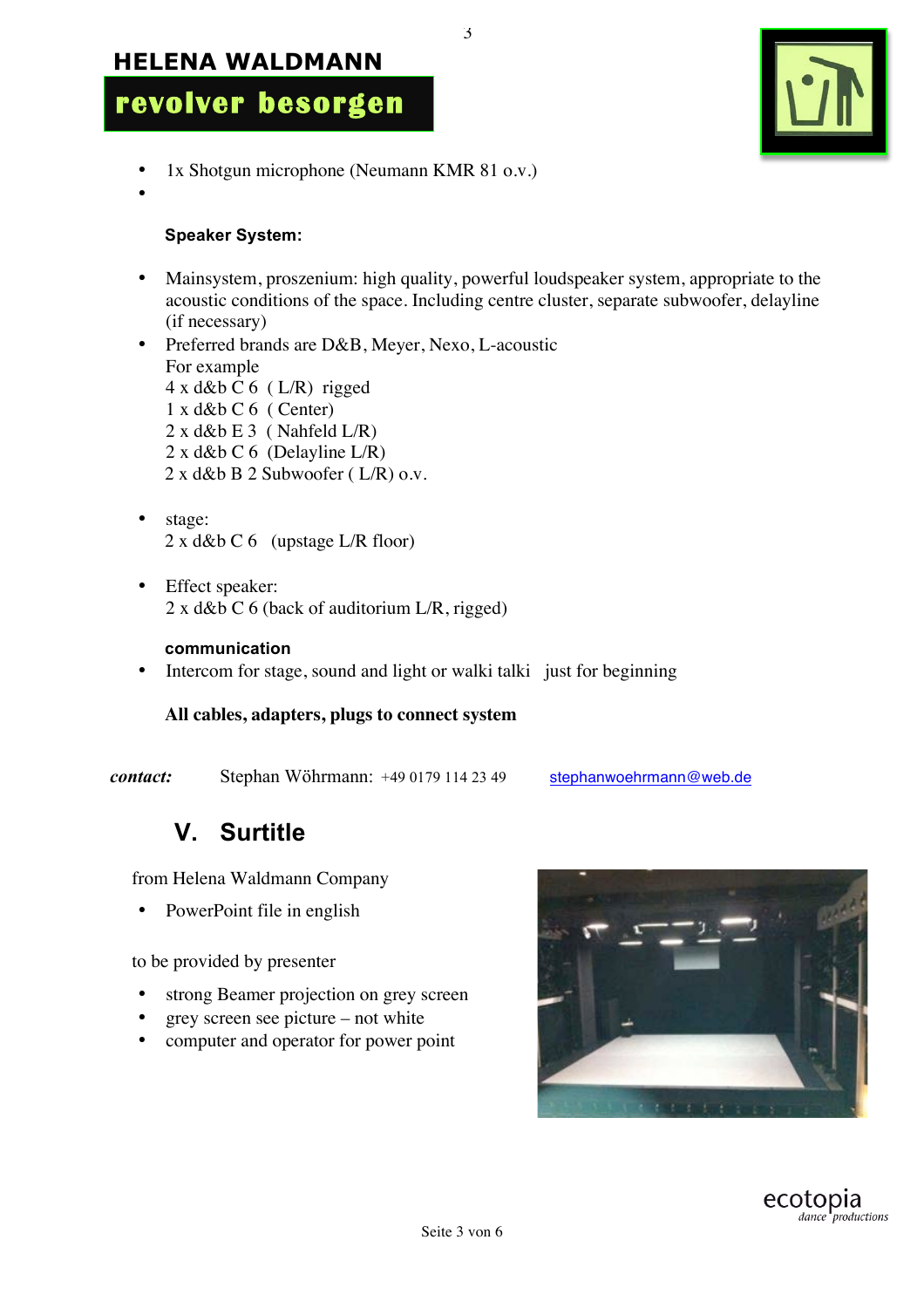**revolver besorgen**

## **VI. Zeitplan & Personal**

|--|

Bel. Bühne Ton

| ТE     | 09:00-13:00     | TE Lights /Stage/Sound     | 3                           |   | 1 |
|--------|-----------------|----------------------------|-----------------------------|---|---|
|        |                 |                            |                             |   | 1 |
|        |                 |                            |                             | 1 | 1 |
|        | 20:00-22:00     | Rehearsal                  | 2                           | 1 | 1 |
|        | 22:00-23:00     | Notes / Cueing             | 2                           | 1 |   |
| Show 1 | $09:00 - 10:00$ | sound check                |                             |   | 1 |
|        | 10:00-13:00     | Cueing                     | 2                           | 1 | 1 |
|        | 14:00-18:00     | correction                 |                             | 1 |   |
|        | 20:00-22:00     | Show1                      |                             | 1 | 1 |
| Show 2 | 15:00-19:00     | correction                 |                             | 1 | 1 |
|        | 20:00-21:00     | Show 2                     | 1                           | 1 | 1 |
|        | 21:00-22:00     | Strike out / bags          |                             |   |   |
|        |                 | 14:00-18:00<br>18:00-19:00 | <b>FOCUS</b><br>sound check | 3 | 1 |

4

#### *Contacts:*

| technical director & lights |               | Carsten Wank 0172 861 74 39 wank@tvt-event.de |
|-----------------------------|---------------|-----------------------------------------------|
| <b>Production / Tour:</b>   | Claudia Bauer | claudia.bauer@ecotopiadance.com               |

## **VII. Wardrobe**

**rooms** 1 dancer 1x artistic director 1x technical productionoffice with WiFi

> 2x big towels water, coffee, tea, fruits, snacks and sweets

miscellaneous: ice or cool packs

**please get in contact with us and order costume list and washing order** Costume check and fixing Washing after each performance

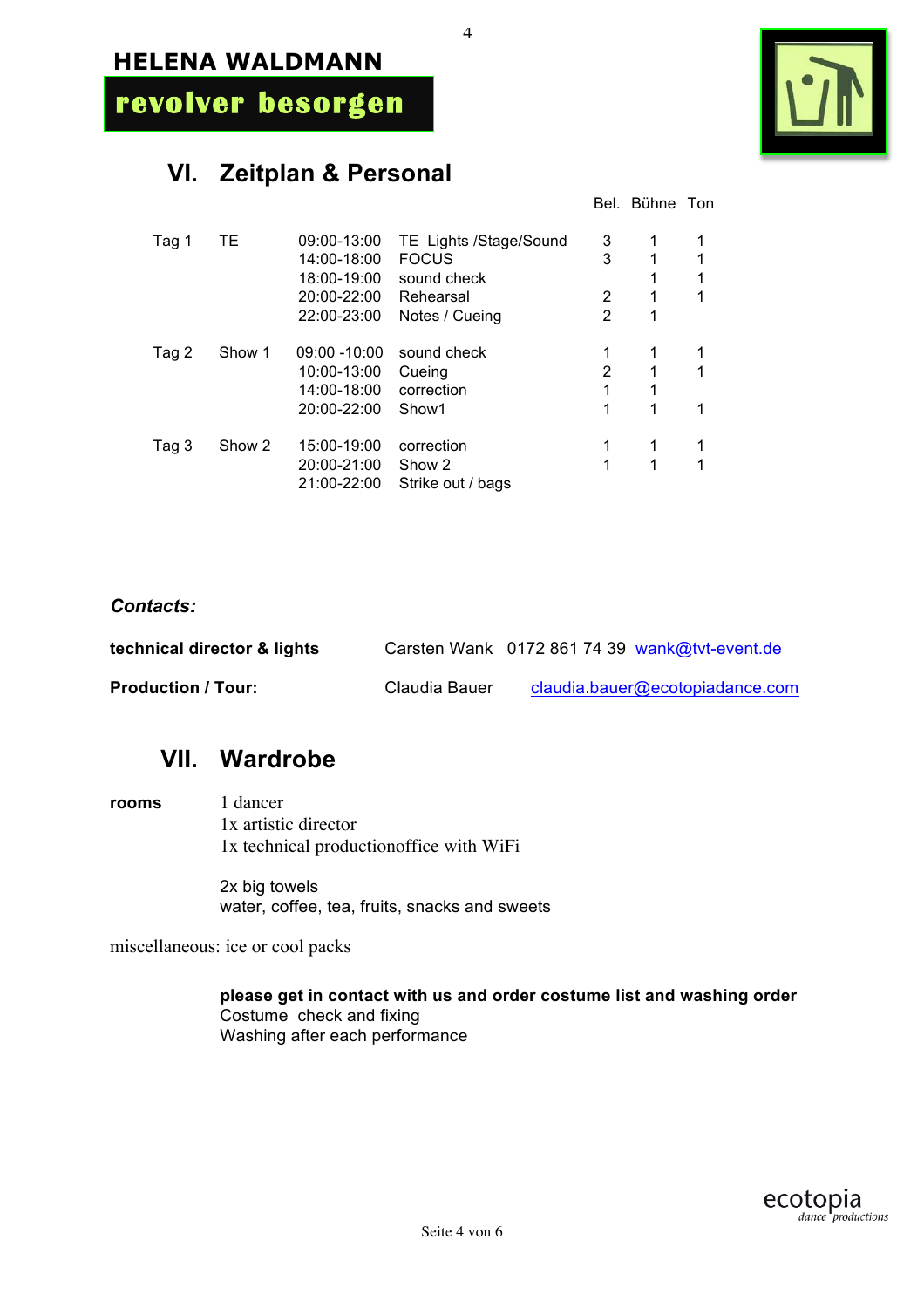# **revolver besorgen**

**Stage:**



**Lighting** 

**plot:** 



5